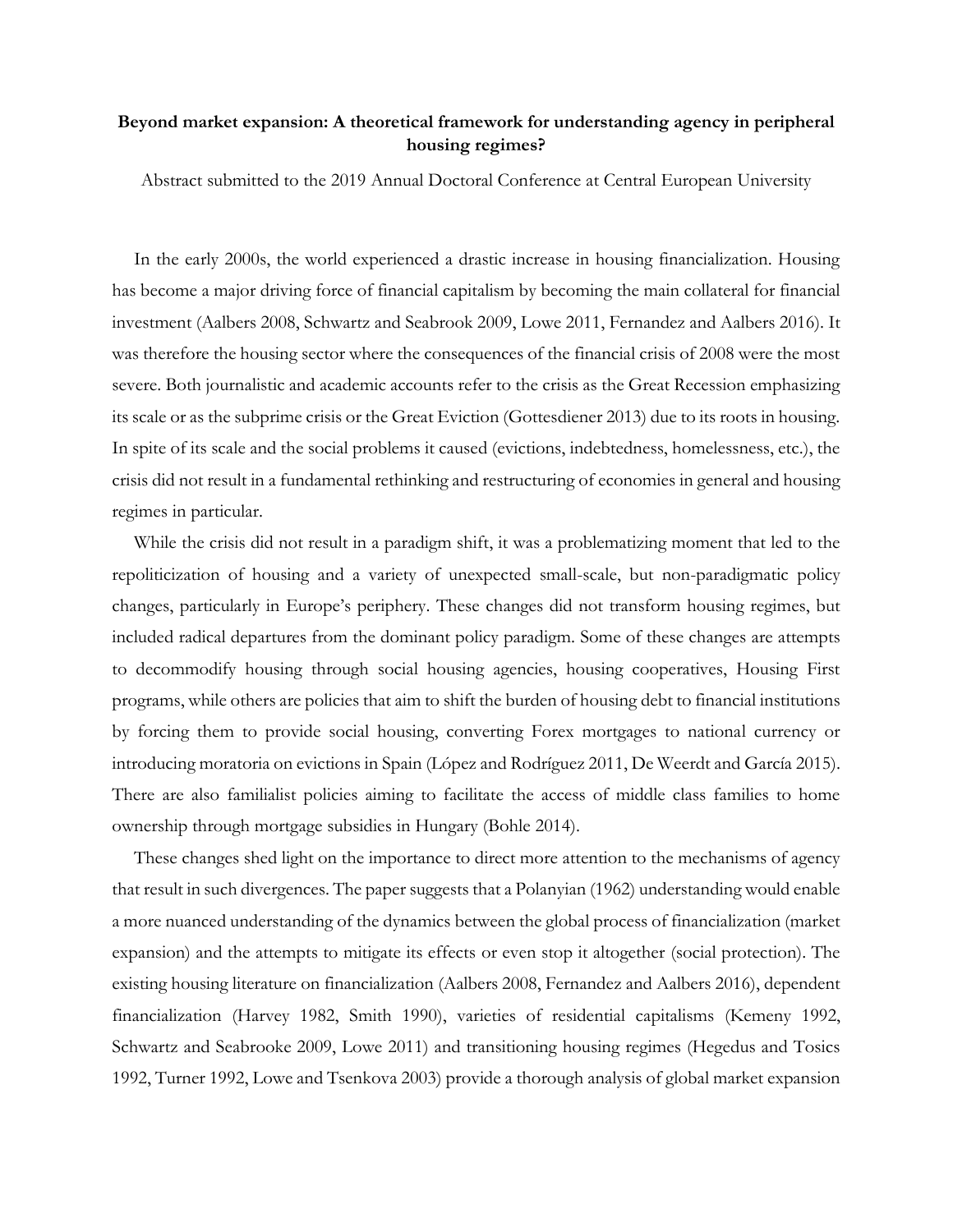in housing and some measures of social protection. This paper seeks to offer a theoretical framework that complements these approaches with literature on contentious politics (McAdam, Tarrow and Tilly 2007) and policy regimes (May and Jochim 2013) to analyze the dynamics between market expansion and social protection more systematically in peripheral housing regimes. In addition to that, the paper explores two policy cases, the mortgage policies after the financial crisis in Hungary and in Spain aimed at offering protection for people affected by foreclosures to highlight how such a theoretical framework focusing on the dynamics between market expansion and social protection can be used to better understand non-paradigmatic housing policy changes.

## **References**

Aalbers, M. 2008. "The Financialization of Home and the Mortgage Market Crisis." *Competition & Change*, 12(2), p. 148-166.

Bohle, D. 2014. "Post-Socialist Housing Meets Transnational Finance: Foreign Banks, Mortgage Landing, and Privatization of Welfare in Hungary and Estonia." *Review of International Political Economy*, 21(4), p. 913-948.

De Weerdt, J., García, M. 2015. "Housing crisis: The Platform of Mortgage Victims (PAH) movement in Barcelona and innovations in governance." *Journal of Housing and the Built Environment*, 30(4), p. 1-23.

Fernandez, R., Aalbers, M. 2016. "Financialization and housing: Between Globalization and Varieties of Capitalism". *Competition & Change*, 20(2), p. 71-88.

Gottesdiener, L. 2013. *A Dream Foreclosed: Black America and the Fight for a Place to Call Home*. Westfield, NJ: Zuccotti Park Press.

Harvey, D. 1982. *The Limits to Capital*. Oxford UK: Blackwell.

Hegedus, J., Tosics, I. 1992. "Conclusion: Past tendencies and recent problems of the East European housing model." In: Turner, B., Hegedus, J. Tosics, I. (eds*.): The reform of housing in Eastern Europe and the Soviet Union*. London: Routledge, p. 318-334.

Kemeny, J. 1992. *Housing and Social Theory*. London: Routledge.

López, I., Rodríguez, E. 2011. "The Spanish Model." *New Left Review*, Vol 69, 8-29.

Lowe, S., Tsenkova, S. (eds.) 2003. *Housing change and Central Europe. Integration or Fragmentation?* Aldershot and BurlingtobL Ashgate.

Lowe, S. 2011. *The Housing Debate*. Bristol, UK: The Policy Press.